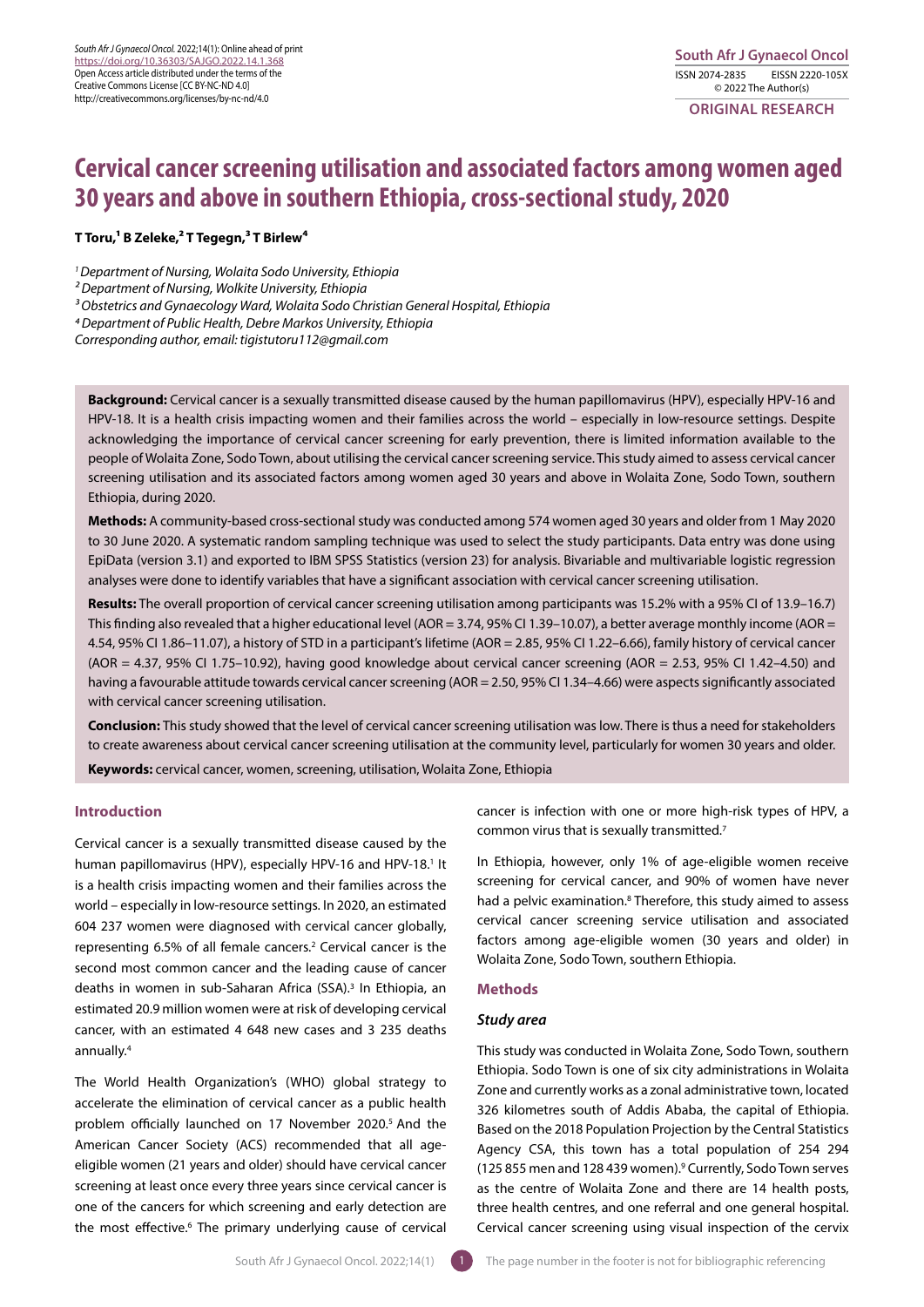with acetic acid (VIA) is done at the Wolaita Sodo University Comprehensive Specialized Hospital and selected health centres in the town under the health office.

#### *Populations*

#### *Source population*

The source population was all women aged 30 years and older who resided in Sodo Town during the study period.

# *Study population*

The study population consisted of randomly selected women aged 30 years and older in selected kebeles (the smallest administrative units of Ethiopia) of Sodo Town.

#### *Sample size determination*

The sample size was determined with a single population proportion formula by considering the proportion of cervical cancer screening utilisation among childbearing women from a previous study  $(p = 17.6\%)^{10}$  with precision (margin of error) of 5% between sample and population parameters and a confidence level (CI) of 95%, which gives a calculated sample size of 348 participants.

After using a design effect of 1.5 and adding a 10% non-response rate, the final sample size was 574 participants.

#### *Data collection instrument and sampling procedures*

A multistage sampling technique was used in this study. Kebeles were the primary sampling units, while households were the secondary sampling units. Three kebeles, out of a total of 11, were selected using a simple random sampling method. A total sample size was allocated to each of the selected kebeles using proportional allocation. Thereafter, a systematic random sampling method was used to select households for an interview. The first household was selected with a lottery method and then

every *k*-interval was included in the study. A woman 30 years and older from each selected household was interviewed, and if there was more than one eligible woman in the selected household the lottery method was used to select who to interview (Figure 1). Data were collected using a structured, interviewer-administered questionnaire which was prepared from similar, previously published studies. The questionnaire was initially developed in English, then translated into the local language Amharic after the proposal was accepted, and then backwards translated to English to check its consistency.

The questionnaire included sociodemographic characteristics, obstetric and gynaecological characteristics, knowledge about cervical cancer screening, attitude towards cervical cancer screening, and practice of cervical cancer screening. The data were collected by five trained diploma nurses who were supervised by two health officers. A pretest was conducted using 5% of the sample size among women aged 30 years and older in the study area from randomly selected kebeles, which were not included in the actual study. Findings from the pretest were used to modify the data collection tool. Training was given to the nurses (data collectors) and supervisors for two days regarding the aim of the study, the data collection tool, and procedures regarding the interview.

## **Variables of this study**

#### *Outcome variable*

Cervical cancer screening utilisation.

# *Predictors*

Sociodemographic characteristics were age, residence, marital status, educational status, ethnicity, income and religion.

Obstetric and gynaecological characteristics were age at first sexual intercourse, age at menarche and age at first marriage.



**Figure 1:** Schematic representation of the sampling procedure HH – households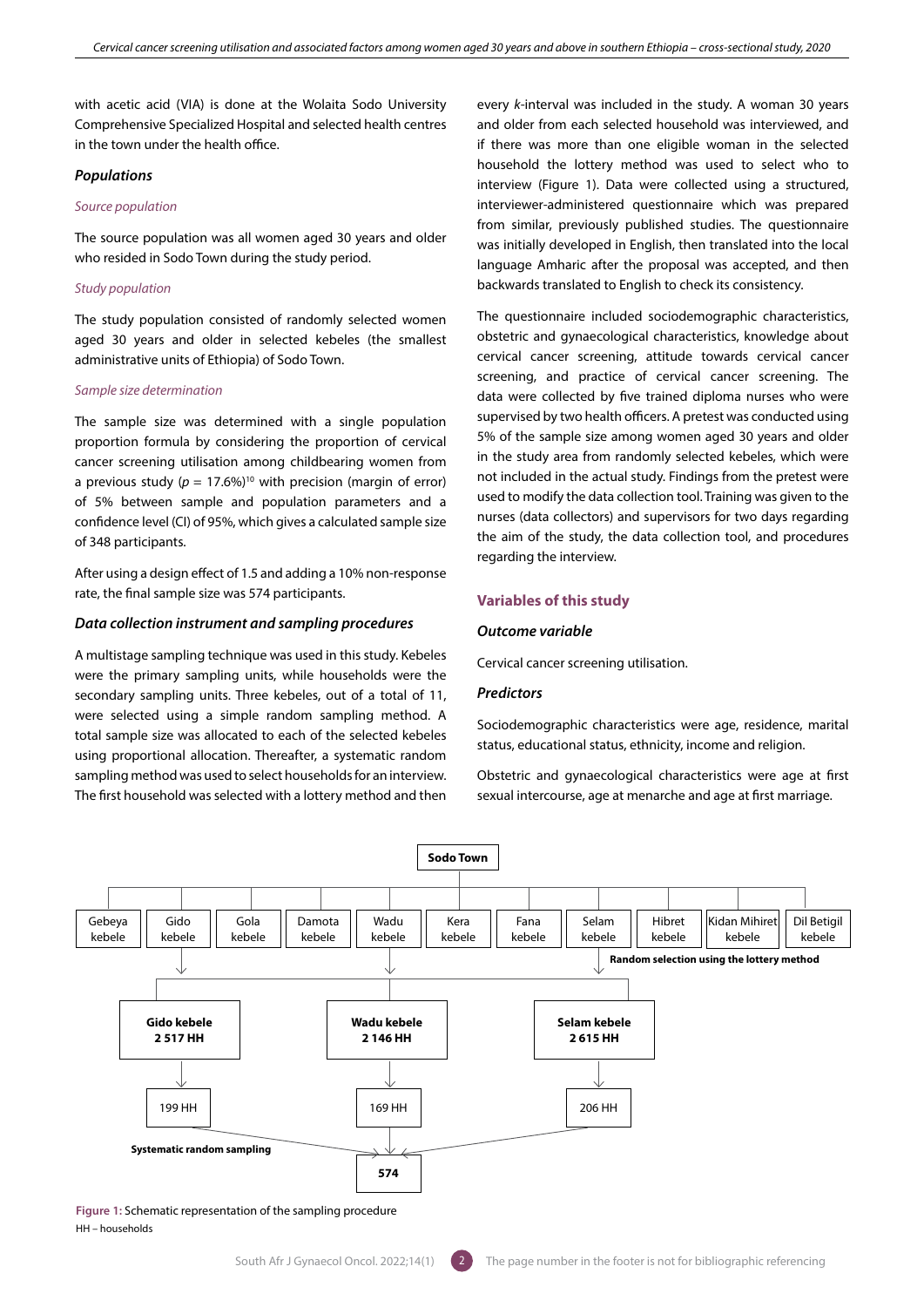# *Knowledge of and attitude towards cervical cancer screening – operational definitions*

*Cervical cancer screening utilisation:* Those participants who had received cervical cancer screening using a VIA test once in their lifetime were considered as utilising the screening service, whether regularly or not. Those participants who have never been screened were regarded as not utilising the service.<sup>11</sup>

## *Data quality management*

The data collection tool (questionnaire) was examined for completeness and consistency before and during the data collection period. The supervisors and principal investigator reviewed each questionnaire to ensure completeness and further editions were compiled.

## *Data processing and analysis*

Data were captured using EpiData software (version 3.1) and exported to IBM SPSS Statistics (version 23) for analysis. Frequencies, percentages, tables and graphs were used to describe the relevant variables in terms of the study population. Furthermore, summary statistics such as mean and standard deviation (SD) were computed. Binary logistic regression (BLR) was used to assess the association between exposure and outcome variables. Variables with a *p*-value < 0.25 in the bivariable logistic regression analysis were included in the multivariable logistic regression analysis to control for possible confusion effect. Statistically, significance was determined using crude and adjusted odds ratios (AOR) with CI 95% and a *p*-value  $of < 0.05$ .

# **Results**

#### *Sociodemographic characteristics*

A total of 551 subjects whose age  $\geq$  30 years were interviewed resulting in a response rate of 99%. About 43% of the respondents were in the age group 30–35 years. More than 2/3 of the respondents were Wolaita (427; 77.5%) by ethnicity. The majority (209; 37.9%) of the respondents were protestant by religion, while 176 (31.9%) of them were orthodox and 385 (69.9%) were married. Approximately 141 (25.6 %) of study participants attended college and above educational level, while 101 (18.3%) were unable to read and write. Regarding the occupation of the study participants, 212 (38.5%) were housewives. Nearly 30% (165) of the respondents earned a monthly income < 1 000 Ethiopian birr. See Table I for all the sociodemographic characteristics.

# *Reproductive health characteristics*

Approximately 140 (25.4%) of the respondents had sexual intercourse for the first time before the age of 18. Of the respondents, 410 (74.4%) had given birth at least once. More than a quarter of the respondents (145; 26.3%), indicated that they had a history of more than one sexual partner during the last three years. One-third of the participants (182; 33%), had done HIV tests and 37 (6.7%) of them tested positive (Table II).

| <b>Variables</b>          | <b>Categories</b>        | <b>Count</b><br>(n) | Per cent<br>(%) |  |
|---------------------------|--------------------------|---------------------|-----------------|--|
| Age                       | $30 - 35$                | 236                 | 42.8            |  |
|                           | $36 - 40$                | 108                 | 19.6            |  |
|                           | $41 - 45$                | 60                  | 12.9            |  |
|                           | $46 - 50$                | 51                  | 10.9            |  |
|                           | $51 - 60$                | $\overline{2}$      | 9.3             |  |
|                           | >60                      | 427                 | 4.4             |  |
| Ethnicity                 | Wolaita                  | 26                  | 77.5            |  |
|                           | Gamo                     | 31                  | 4.7             |  |
|                           | Dawuro                   | 37                  | 5.6             |  |
|                           | Gurage                   | 37                  | 6.7             |  |
|                           | Others                   | 30                  | 5.4             |  |
| Religion                  | Protestant               | 200                 | 37.9            |  |
|                           | Orthodox                 | 176                 | 31.9            |  |
|                           | Muslim                   | 77                  | 14.0            |  |
|                           | Catholic                 | 55                  | 10.0            |  |
|                           | Others                   | 34                  | 6.2             |  |
| <b>Marital status</b>     | Married                  | 385                 | 69.9            |  |
|                           | Single                   | 45                  | 8.2             |  |
|                           | Divorced                 | 66                  | 12.0            |  |
|                           | Widowed                  | 55                  | 10.0            |  |
| Educational<br>level      | Unable to read and write | 101                 | 18.3            |  |
|                           | Read and write only      | 84                  | 15.2            |  |
|                           | Primary (Grade 1-8)      | 106                 | 19.2            |  |
|                           | Secondary (Grade 9-12)   | 119                 | 21.6            |  |
|                           | College and above        | 141                 | 25.6            |  |
| Occupation                | Farmer                   | 65                  | 11.8            |  |
|                           | Housewife                | 179                 | 32.5            |  |
|                           | Government employee      | 212                 | 38.5            |  |
|                           | Merchant                 | 56                  | 10.2            |  |
|                           | Others                   | 39                  | 7.1             |  |
| Average<br>monthly income | < 1 000 Eth. birr        | 165                 | 29.9            |  |
|                           | 1 001-2 000 Eth. birr    | 165                 | 29.9            |  |
|                           | 2 001-3 000 Eth. birr    | 131                 | 23.8            |  |
|                           | > 3 000 Eth. birr        | 90                  | 16.3            |  |

**Table I:** Sociodemographic characteristics of women aged 30 and

above in Wolaita Zone, Sodo Town, 2020 (*n = 551)*

# *Health facility and health provider related characteristics*

Approximately 298 (54.1%) of the respondents had visited health institutions once or more within the last year, while 198 (36%) of the respondents had visited health institutions once or more within the last two years. Although 36 (6.5%) of the respondents knew a person with cervical cancer, 55 (10%) of the respondents had not visited a health institution. Of the respondents, however, 194 (35.2%) were informed by a health professional about cervical cancer and cervical cancer screening.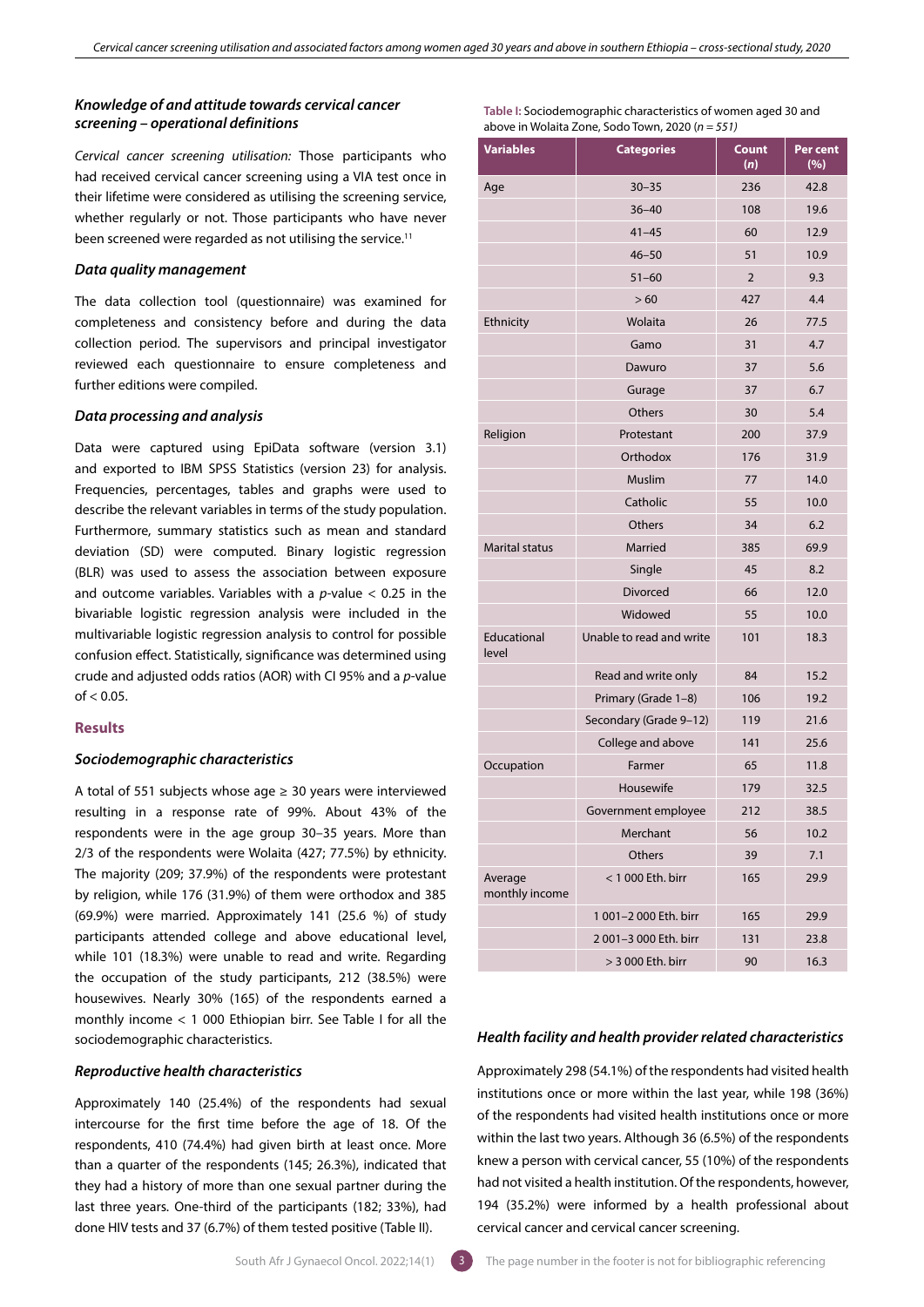| <b>Variables</b>                       | <b>Categories</b> | <b>Count</b><br>(n) | Per cent<br>(%) |
|----------------------------------------|-------------------|---------------------|-----------------|
| Ever given birth                       | Yes               | 410                 | 74.4            |
|                                        | <b>No</b>         | 141                 | 25.6            |
| Total number of live births            | $1 - 3$           | 192                 | 34.8            |
|                                        | $4 - 6$           | 195                 | 35.4            |
|                                        | > 6               | 23                  | 4.2             |
| Ever tested for HIV                    | Yes               | 182                 | 33.0            |
|                                        | <b>No</b>         | 369                 | 67.0            |
| <b>HIV test results</b>                | Positive          | 37                  | 6.7             |
|                                        | Negative          | 145                 | 26.3            |
| Lifetime history of STI                | Yes               | 87                  | 15.8            |
|                                        | <b>No</b>         | 464                 | 84.2            |
| Family history of cervical<br>cancer   | Yes               | 34                  | 6.2             |
|                                        | <b>No</b>         | 517                 | 93.8            |
| Estimated number of<br>sexual partners | $\mathbf{1}$      | 406                 | 73.7            |
|                                        | >1                | 145                 | 26.3            |
| Used contraception                     | Yes               | 383                 | 69.5            |
|                                        | <b>No</b>         | 168                 | 30.5            |
| Have a history of smoking              | Yes               | 18                  | 3.3             |
|                                        | <b>No</b>         | 533                 | 96.7            |

**Table II:** Reproductive health characteristics of women aged 30 years and older in Wolaita Zone, Sodo Tow, 2020 (*n = 551)*

STI – sexually transmitted infection

# *Knowledge, attitudes and perceived benefits regarding cervical cancer screening utilisation*

Nearly half of the respondents (49.4%) had good knowledge about cervical cancer and cervical cancer screening. However, only 41% of the respondents think that they are susceptible to cervical cancer. Almost 220 (40%) respondents have a negative attitude towards cervical cancer screening. A quarter of the respondents (136; 24.7%) perceived cervical cancer as not being severe, while nearly half of the respondents (256; 46.5%) think that cervical cancer screening is not beneficial (Table III).

# *Factors associated with cervical cancer screening utilisation*

From the multivariate logistic regression analysis, higher educational level, higher average monthly income, history of an STD in a lifetime, a family history of cancer, good knowledge about cervical cancer, a positive attitude about cervical cancer screening, and a good perception about the benefit of cervical cancer screening showed a significant association with cervical cancer screening utilisation when adjusted for all other variables.

The odds of cervical cancer screening utilisation is 3.7 times more likely among women who had at least a secondary level of education than those who were unable to read and write (AOR 3.74, 95% CI 1.39–10.07). Similarly, the odds of cervical cancer screening utilisation is 4.5 times more likely among women who had an average monthly income of more than 1 000 ETB compared to those who had an average monthly income of less than 1 000 ETB (AOR 4.54, 95% CI 1.86–11.07). Those women

**Table III:** Knowledge, attitudes and perceived benefits of cervical cancer screening utilisation, as well as perceived severity of cervical cancer in Wolaita Zone, Sodo Town, 2022 (*n = 551)*

| <b>Variables</b>                                          | <b>Categories</b>                         | Count<br>(n) | <b>Per cent</b><br>(%) |
|-----------------------------------------------------------|-------------------------------------------|--------------|------------------------|
| Knowledge                                                 | Poor                                      | 279          | 50.6                   |
|                                                           | Good                                      | 272          | 49.4                   |
| Do you think you<br>are susceptible to<br>cervical cancer | Yes                                       | 229          | 41.6                   |
|                                                           | <b>No</b>                                 | 322          | 58.4                   |
| Attitude                                                  | Favourable                                | 220          | 39.9                   |
|                                                           | Not favourable                            | 331          | 60.1                   |
| Perceived severity<br>of cervical cancer                  | Severe                                    | 415          | 75.3                   |
|                                                           | Not severe                                | 136          | 24.7                   |
| Perceived benefit<br>of cervical cancer<br>screening      | <b>Beneficial</b>                         | 295          | 53.5                   |
|                                                           | No benefit                                | 256          | 46.5                   |
| Status of cervical<br>cancer screening<br>utilisation     | Utilised cervical<br>cancer screening     | 84           | 15.25                  |
|                                                           | Not utilised cervical<br>cancer screening | 467          | 84.75                  |

who had a history of an STD in their lifetime were 2.9 times more likely to utilise cervical cancer screening than their counterparts (AOR 2.85, 95% CI 1.22–6.66). Those women who had a family history of cervical cancer were 4.4 times more likely to utilise cervical cancer screening than their counterparts (AOR 4.37, 95% CI 1.75–10.92).

The odds of cervical cancer screening utilisation are 2.5 times more likely among women who had good knowledge about cervical cancer and screening utilisation compared to those who do not have good knowledge about the screening utilisation (AOR 2.53, 95% CI 1.42–4.50). Similarly, the odds of cervical cancer screening utilisation are 2.5 times more likely among women who had a positive attitude than those who had a negative attitude about cervical cancer screening utilisation (AOR 2.50, 95% CI 1.34–4.66). Likewise, the odds of cervical cancer screening utilisation is 2.6 times more likely among women who perceived that cervical cancer screening has benefits compared to those who did not perceive any benefits thereof (AOR 2.60, 95% CI 1.45–4.67) (Table IV).

#### **Discussion**

Cervical cancer screening utilisation determined in this study was 15.2%, which is consistent with the study conducted in the Hadiya Zone, Hosanna Town (14.2%).<sup>12</sup> This finding is also consistent with studies conducted in Kenya (17.5%).<sup>13</sup> However, this is higher than the studies done in Addis Ababa (12.79%)<sup>14</sup> and DireDawa (4%).<sup>15</sup> This might be due to differences in the study area, period or study participants. For example, in Addis Ababa, the local health extension programme made the community aware of the availability of the service, which might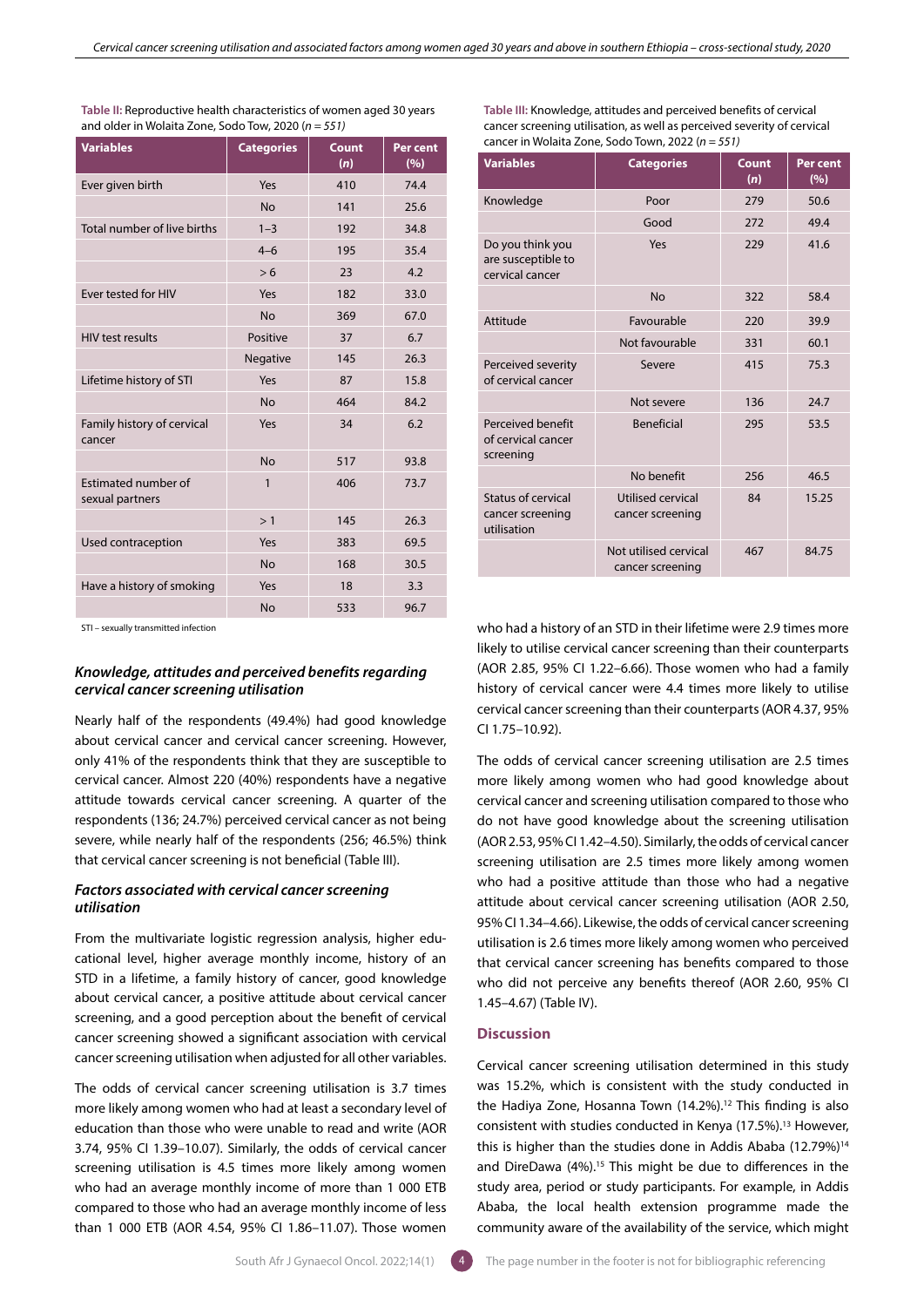| <b>Variables</b>                         | <b>Category</b>   | <b>Cervical cancer screening</b><br>utilisation |     | <b>COR (95% CI)</b> | <b>AOR (95% CI)</b> | p-value |
|------------------------------------------|-------------------|-------------------------------------------------|-----|---------------------|---------------------|---------|
| Average monthly income                   | < 1000            | 20                                              | 145 |                     |                     |         |
|                                          | $1001 - 2000$     | 16                                              | 148 | $0.78(0.39 - 1.56)$ | $1.36(0.53 - 3.53)$ | 0.524   |
|                                          | $2001 - 3000$     | 34                                              | 97  | $2.54(1.38 - 4.67)$ | 4.45 (1.86-11.07)   | 0.001   |
|                                          | > 3000            | 14                                              | 76  | $1.33(0.64 - 2.79)$ | $3.56(1.27 - 9.95)$ | 0.015   |
| Ever tested for HIV                      | Yes               | 39                                              | 143 | $1.96(1.23 - 3.15)$ | $2.48(1.39 - 4.44)$ | 0.002   |
|                                          | <b>No</b>         | 45                                              | 324 |                     |                     |         |
| Lifetime history of STD                  | Yes               | 21                                              | 66  | $2.03(1.16 - 3.54)$ | $2.85(1.22 - 6.66)$ | 0.015   |
|                                          | <b>No</b>         | 63                                              | 401 |                     |                     |         |
| Family history of cervical<br>cancer     | Yes               | 13                                              | 21  | $3.89(1.87 - 8.12)$ | 4.37 (1.75-10.92)   | 0.002   |
|                                          | <b>No</b>         | 71                                              | 446 |                     |                     |         |
| Knowledge                                | Poor knowledge    | 30                                              | 249 |                     |                     |         |
|                                          | Good knowledge    | 54                                              | 218 | $2.06(1.27 - 3.33)$ | $2.53(1.42 - 4.50)$ | 0.002   |
| Perceived benefit of<br>cancer screening | Not beneficial    | 231                                             | 25  |                     |                     |         |
|                                          | Beneficial        | 236                                             | 59  | $2.31(1.40-3.82)$   | $2.60(1.34 - 4.66)$ | 0.001   |
| Attitude towards cancer<br>screening     | Negative attitude | 201                                             | 20  |                     |                     |         |
|                                          | Positive attitude | 266                                             | 64  | $2.42(1.42 - 4.13)$ | $2.50(1.34 - 4.66)$ | 0.004   |

**Table IV:** Factors associated with cervical cancer screening utilisation in Wolaita Zone, Sodo Town, 2020 (*n = 551)*

STD – sexually transmitted disease, AOR – adjusted odd ratio, COR – crude odd ratio

have contributed to the enhanced utilisation of the screening service.

In this study, the odds of cervical cancer screening utilisation were six times higher among women who were informed about cervical cancer and cervical cancer screening than those who were not informed by healthcare professionals. This finding is consistent with studies done in Uganda<sup>16</sup> and the United States of America.17 This could possibly be explained by the fact that women who frequently visit health institutions may have better opportunities to discuss various health concerns regarding reproductive health with health professionals. This study indicated that the odds of cervical cancer screening utilisation are 2.5 times higher among women who had good knowledge about cervical cancer and cervical cancer screening compared to those who had poor knowledge. This can be explained by the fact that an increased awareness level of women regarding cervical cancer and cervical cancer screening enable them to analyse the risks and benefits of utilising the screening service, while simultaneously increasing their intention to utilise the screening service. This is consistent with studies done in Addis Ababa,18 Mekelle,19 and Botswana,20 but lower than the finding of a study done in Hosanna Town.12

This study again showed that the odds of cervical cancer screening are 2.5 times more likely among women who had a positive attitude towards cervical cancer screening compared to those who had a negative attitude. This might be explained by the fact that when women's knowledge regarding cervical cancer screening is good their attitudes towards utilising the screening service increases, as well as the inverse.

This was also observed in other studies where negative attitudes towards screening services had a strong association with poor knowledge.12 A similar finding was obtained in a study conducted in Adama<sup>21</sup> [unpublished], while a study done in

the United Kingdom showed that the majority of women had a negative attitude towards cervical cancer screening.17

This study indicated that the odds of cervical cancer screening are 2.6 times higher among women who had a good perception about the benefits of cervical cancer screening (perceived benefits of cervical cancer screening) which indicates that the low uptake of cervical cancer screening among women in Sodo Town could be attributed to the perceived benefits of cervical cancer screening. A meta-analysis concluded that cervical cancer screening offers substantial protective benefits to women, especially when screening is done for women aged 30 years and older.22,23

# *Strengths and limitations of the study*

Use of a community-based data collection method with a valid and standardised instrument is a strength of this study. Conversely, this study cannot ascertain cause and effect relationships among variables which is a limitation.

#### **Conclusion**

According to this study, cervical cancer screening utilisation was low. Furthermore, respondents' educational level, monthly income, history of an STD, family history of cervical cancer, level of knowledge and attitude towards cervical cancer screening were found to be predictors. It was also indicated that more than half of the respondents have poor knowledge about cervical cancer screening utilisation, as well as poor perception about cervical cancer screening.

# *Conflict of interest*

The authors declare no conflict of interest.

#### *Funding source*

No funding was received from anybody for this particular work.